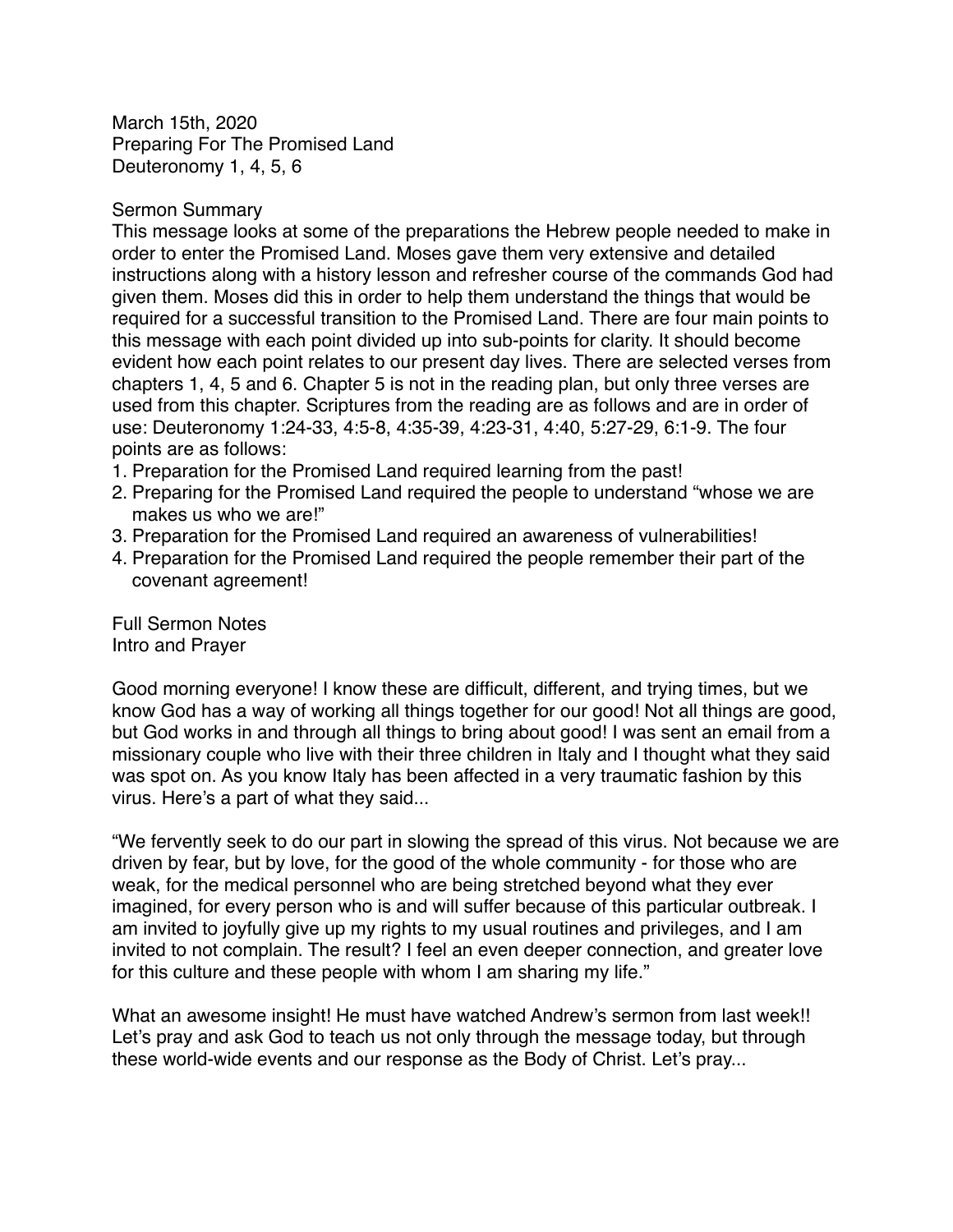"Father God, we cry out to You and ask You to hear our cries for mercy and for healing for those who have been affected by this new illness that seems to be spreading. We pray also for those who are suffering with other sicknesses and difficulties in life! We lift up government leaders around the world and ask that You give them wisdom in their response. Please help people understand there are a lot of unknowns and it would be irresponsible to simply ignore and do nothing. But again, we pray for wisdom in the steps taken so that there will be as minimal collateral damage to other areas of life as possible. Please be with our healthcare workers and first responders as they will be on the front lines helping. Please be with our elderly populations who are most at risk. You know how much we need their individual and collective wisdom! Now, for the message today, there is so much to learn from our study of Old Testament history! There's things we don't understand, but so much more that we can understand and gleam from the lessons their lives teach us! Hide me behind the Cross and let Your Precious Holy Spirit teach through me today! Thank You for hearing this prayer and I pray in the Sweet Name of Jesus, and I pray believing, Amen!

Last week Andrew did an awesome job of sharing the Word with us. So many have told me how his message had such an impact on their lives! Andrew gave us good insights on the situation the Hebrew people found themselves in after being delivered from Egyptian slavery. It seemed no matter what God did for them, they were not satisfied and slipped into a life of complaining and grumbling. Along with their complaining came a lack of trusting God's promises to give them the Promised Land. This led to a 40 year sojourn in the desert and a whole generation, with few exceptions, was prevented from entering into the Promised Land. However, God had made a covenant promise with Abraham concerning his descendants and God was not going to brake His promise! Regardless of the consistent rebellion of the people, God still loved them and was determined to see at least a remnant make it to the Promised Land in order to keep His eternal purposes alive. In your readings for this coming week you're going to see how Moses began to prepare the people for the Promised Land. In the first few chapters of Deuteronomy Moses reminds them of their past in hopes they would learn valuable lessons that would help them when they got to the Promised Land. Today we're going to look at four requirements for preparation to enter the Promised Land. First we see that...

### **1. Preparation for the Promised Land required learning from the past!**

Moses brings up the past, not to condemn the people for past mistakes, but to help them learn from their past, especially their mistakes! This is done many times so we do not repeat the same mistakes. I woke up in the middle of the night thinking about this...

"If we don't learn from the past we're bound to repeat it's mistakes in the future!"

a. Learning from the wrongs the people had done!

In the first few chapters of Deuteronomy Moses reminds the new generation of Israelites who were about to enter the promised land of the mistakes the previous generation. One example was when God had told the Israelites to leave Horeb and enter the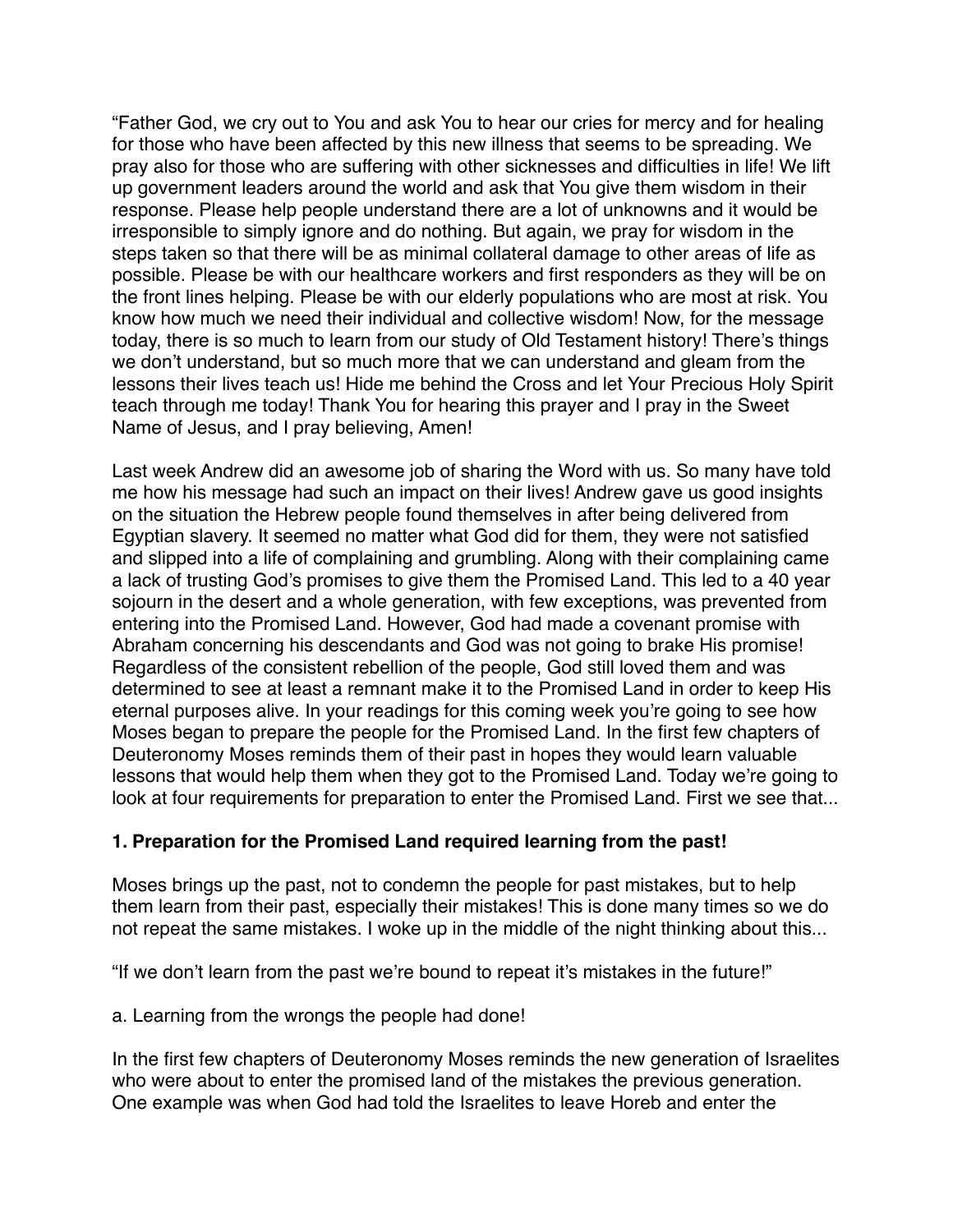promised land. They wanted to send spies into the land first. Moses allowed this, but here's what happened...

Deu 1:24 They left and went up into the hill country, and came to the Valley of Eshcol and explored it.

Deu 1:25 Taking with them some of the fruit of the land, they brought it down to us and reported, "It is a good land that the LORD our God is giving us."

Deu 1:26 But you were unwilling to go up; you rebelled against the command of the LORD your God.

Deu 1:27 You grumbled in your tents and said, "The LORD hates us; so he brought us out of Egypt to deliver us into the hands of the Amorites to destroy us.

Deu 1:28 Where can we go? Our brothers have made us lose heart. They say, 'The people are stronger and taller than we are; the cities are large, with walls up to the sky. We even saw the Anakites there."

B. Learning from the good God had done!

Moses also brings up the past to remind the people of God's miraculous work in their lives, but how quickly we can forget previous blessings! Listen...

Deu 1:29 Then I said to you, "Do not be terrified; do not be afraid of them. Deu 1:30 The LORD your God, who is going before you, will fight for you, as he did for you in Egypt, before your very eyes,

Deu 1:31 and in the desert. There you saw how the LORD your God carried you, as a father carries his son, all the way you went until you reached this place."

Deu 1:32 In spite of this, you did not trust in the LORD your God,

Deu 1:33 who went ahead of you on your journey, in fire by night and in a cloud by day, to search out places for you to camp and to show you the way you should go.

So Moses is reminding the people to learn from their past mistakes and to remember God's past miraculous works!

This is sort of confession and testimony combined! We admit our past wrong doing and our present struggles, but we also testify how God got us through the past, forgave us for past mistakes and gives us the ability to live for Him in the present!

Moses then reminds the Hebrew people what really made them different from the surrounding nations. We find this when we realize

### **2. Preparing for the Promised Land required the people to understand "whose we are makes us who we are!"**

Moses points out to Hebrew people the source of their wisdom, their understanding, and where their greatest strength was found! Listen to his words in chapter 4...

a. The God of the Hebrew people is a principled God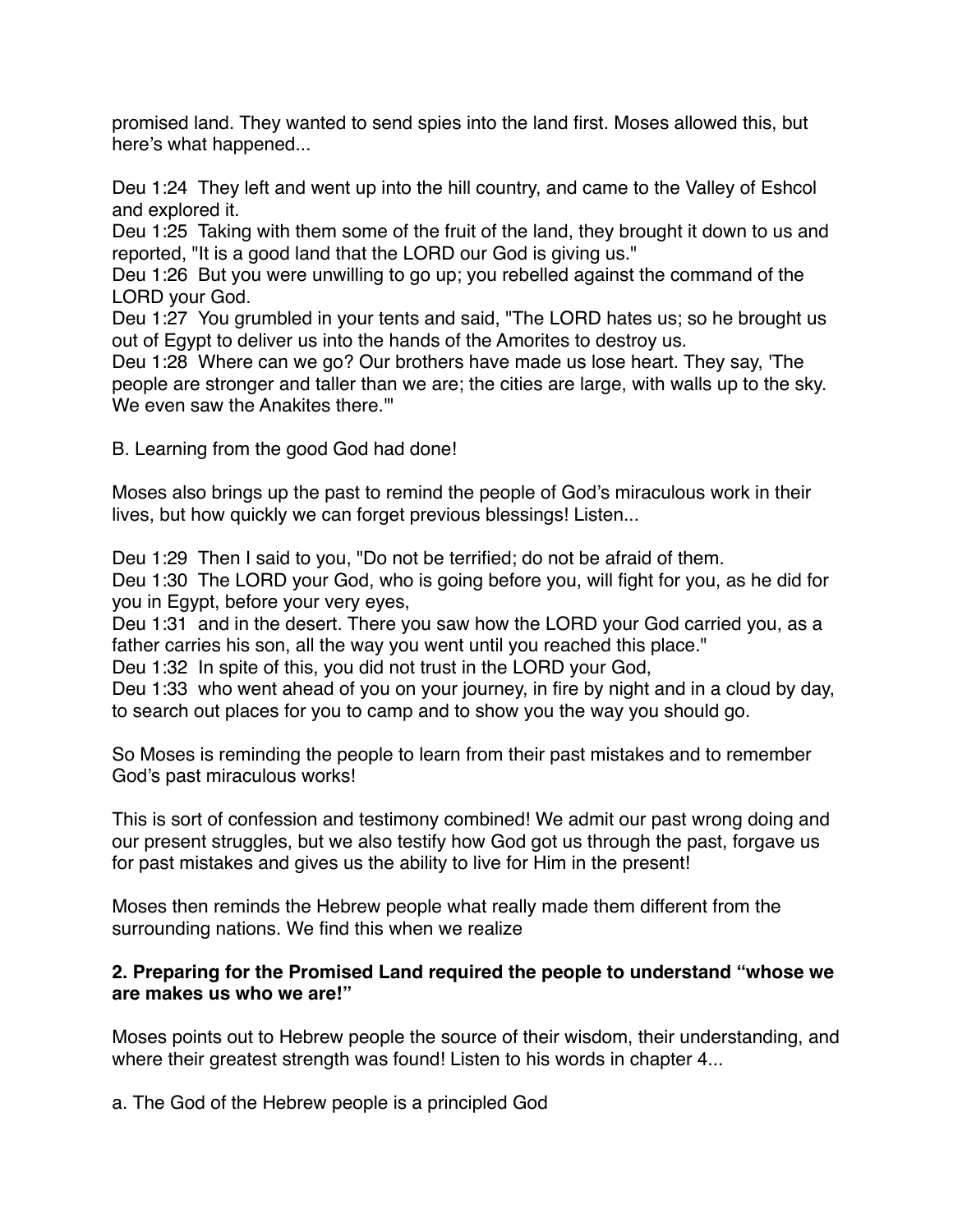Deu 4:5 See, I have taught you decrees and laws as the LORD my God commanded me, so that you may follow them in the land you are entering to take possession of it. Deu 4:6 Observe them carefully, for this will show your wisdom and understanding to the nations, who will hear about all these decrees and say, "Surely this great nation is a wise and understanding people."

b. The God of the Hebrew people is a personal God!

Deu 4:7 What other nation is so great as to have their gods near them the way the LORD our God is near us whenever we pray to him?

Deu 4:8 And what other nation is so great as to have such righteous decrees and laws as this body of laws I am setting before you today?

How powerful is that? Very! The God of the Hebrews was not a God who could not be spoken to! He was not a God who could not hear! He was not a God who didn't care for His people! Listen...

Isa 43:1 But now, this is what the LORD says-- he who created you, O Jacob, he who formed you, O Israel: "Fear not, for I have redeemed you; I have summoned you by name; you are mine.

Isa 43:2 When you pass through the waters, I will be with you; and when you pass through the rivers, they will not sweep over you. When you walk through the fire, you will not be burned; the flames will not set you ablaze.

Isa 43:3 For I am the LORD, your God, the Holy One of Israel, your Savior; I give Egypt for your ransom, Cush and Seba in your stead.

c. The God of the Hebrew people is a peculiar God!

Wait before you get offended! Let's look at the definition of peculiar according to the Webster Dictionary...

Peculiar - 1. characteristic of only one person, group, or thing: [distinctive](https://www.merriam-webster.com/dictionary/distinctive) 2. different from the usual or normal

The God of the Hebrews, Yahweh God, God almighty was unlike any of the other socalled gods of the surrounding cultures and nations! Those gods were idols created by man, the God of the Hebrews was and is the God who creates! That's why Moses said the following...

Deu 4:35 You were shown these things so that you might know that the LORD is God; besides him there is no other.

Deu 4:36 From heaven he made you hear his voice to discipline you. On earth he showed you his great fire, and you heard his words from out of the fire.

Deu 4:37 Because he loved your forefathers and chose their descendants after them, he brought you out of Egypt by his Presence and his great strength,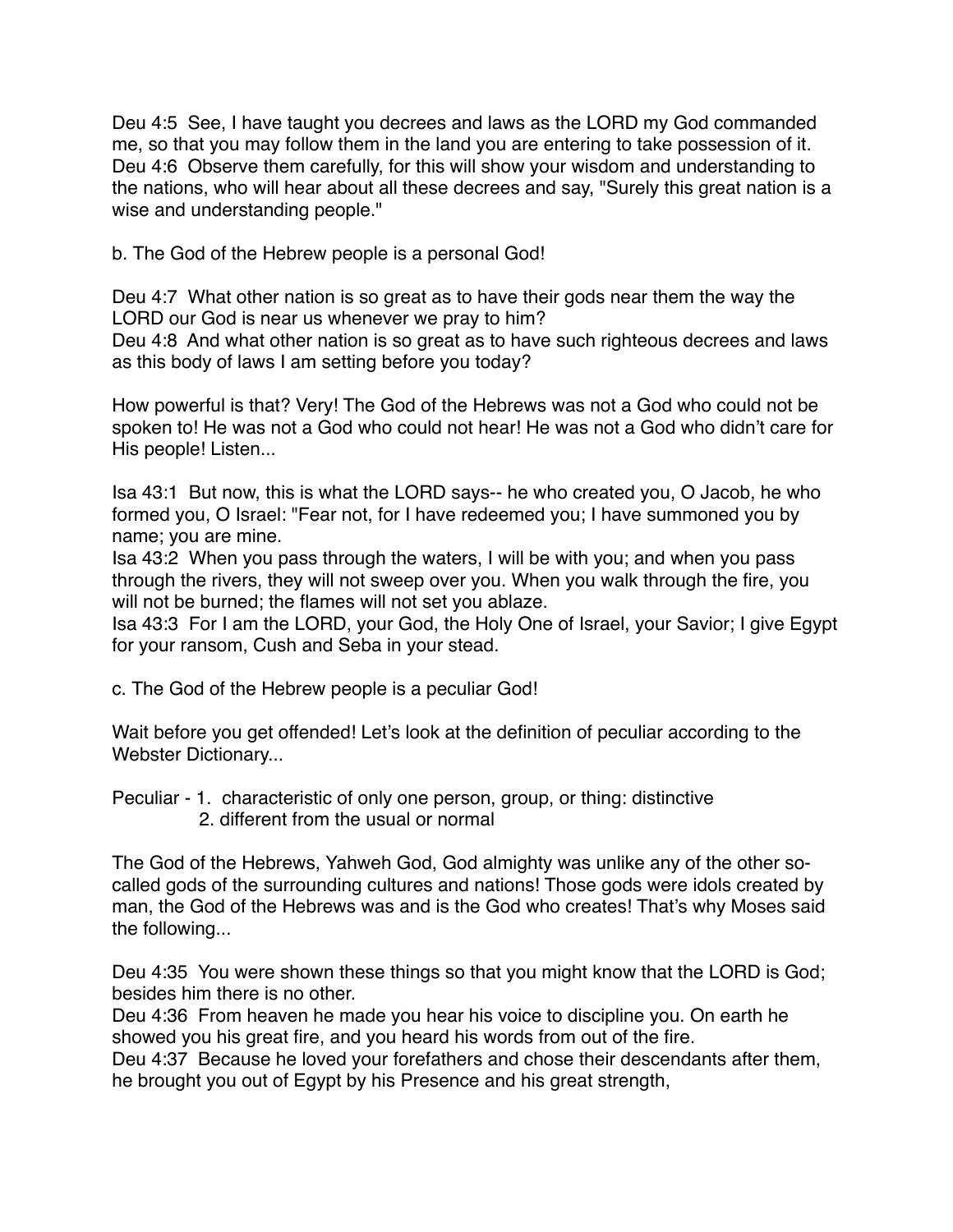Deu 4:38 to drive out before you nations greater and stronger than you and to bring you into their land to give it to you for your inheritance, as it is today. Deu 4:39 Acknowledge and take to heart this day that the LORD is God in heaven above and on the earth below. There is no other.

We'll see next week why this was so important in the Promised Land but this also leads us to the next very important truth Moses wanted those getting ready to enter the land to understand...

# **3. Preparation for the Promised Land required an awareness of vulnerabilities!**

Moses is not trying to set the people up for failure, or discourage them, but he gives them a very clear warning.

## a. A Warning

Deu 4:23 Be careful not to forget the covenant of the LORD your God that he made with you; do not make for yourselves an idol in the form of anything the LORD your God has forbidden.

Deu 4:24 For the LORD your God is a consuming fire, a jealous God.

Deu 4:25 After you have had children and grandchildren and have lived in the land a long time--if you then become corrupt and make any kind of idol, doing evil in the eyes of the LORD your God and provoking him to anger,

Deu 4:26 I call heaven and earth as witnesses against you this day that you will quickly perish from the land that you are crossing the Jordan to possess. You will not live there long but will certainly be destroyed.

Deu 4:27 The LORD will scatter you among the peoples, and only a few of you will survive among the nations to which the LORD will drive you.

Deu 4:28 There you will worship man-made gods of wood and stone, which cannot see or hear or eat or smell.

So Moses then lets them know if they do not heed his warning once they are in the promised land there will be consequences! Folks we have to understand that truth! Even if you are a believer, if you allow sin to take a hold in your life, there will be consequences! And yet, there is...

### b. A Remedy

Moses lets them know if they will admit and confess their wrong doing they can get back on track. Listen to his words in Deuteronomy 4:29ff...

Deu 4:29 But if from there you seek the LORD your God, you will find him if you look for him with all your heart and with all your soul.

Deu 4:30 When you are in distress and all these things have happened to you, then in later days you will return to the LORD your God and obey him.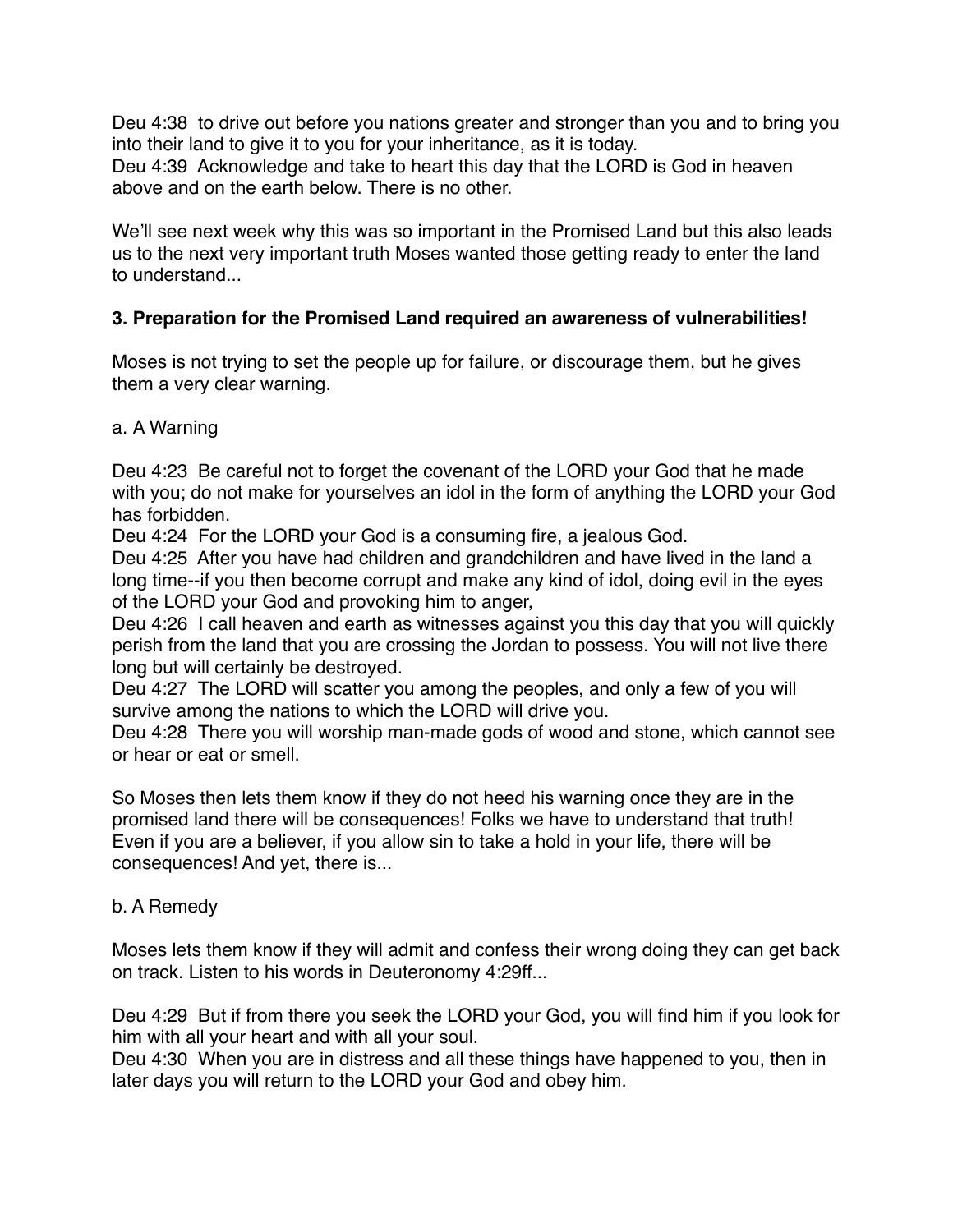Deu 4:31 For the LORD your God is a merciful God; he will not abandon or destroy you or forget the covenant with your forefathers, which he confirmed to them by oath.

There's that if/then covenant formula again! If we sin but seek God's forgiveness and return to a life of obedience, God will respond with mercy and grace. But Moses is trying to warn the people to realize they were by nature sinners and weakened by that nature. They needed desperately to walk with that awareness, but also to walk in dependence upon God's power, presence, provision, protection, peace, and pardon! Doing so would prepare them to live in the Promised Land!

#### c. A Prevention

Deu 4:40 Keep his decrees and commands, which I am giving you today, so that it may go well with you and your children after you and that you may live long in the land the LORD your God gives you for all time.

There is the option to obey! What a novel idea, right! Just do what God has asked you to do in the first place! Trust that His ways are best! Realize that temptation to disobey is always there, but think about the ramifications for your self, for your children and for your grandchildren!

Paul the Apostle, in the New Testament had something to say about this as well. It reminds us of Andrews message last week...

1 Cor 10:10 And do not grumble, as some of them did--and were killed by the destroying angel.

1 Cor 10:11 These things happened to them as examples and were written down as warnings for us, on whom the fulfillment of the ages has come.

1 Cor 10:12 So, if you think you are standing firm, be careful that you don't fall! 1 Cor 10:13 No temptation has seized you except what is common to man. And God is faithful; he will not let you be tempted beyond what you can bear. But when you are tempted, he will also provide a way out so that you can stand up under it. 1 Cor 10:14 Therefore, my dear friends, flee from idolatry.

Believe it or not, but verse 12 is my life verse! Not real glamorous is it?

1 Cor 10:12 So, if you think you are standing firm, be careful that you don't fall!

You see, I know if I don't keep my eyes on Jesus and walk with Him each and every day, I could get stupid and fall into temptation! If we get prideful and think we've got it together and would never do this or that, it's almost like baiting Satan, picking a fight. In fact Scripture warns us of the following...

Prov 16:18 Pride goes before destruction, a haughty spirit before a fall.

And James had this to say...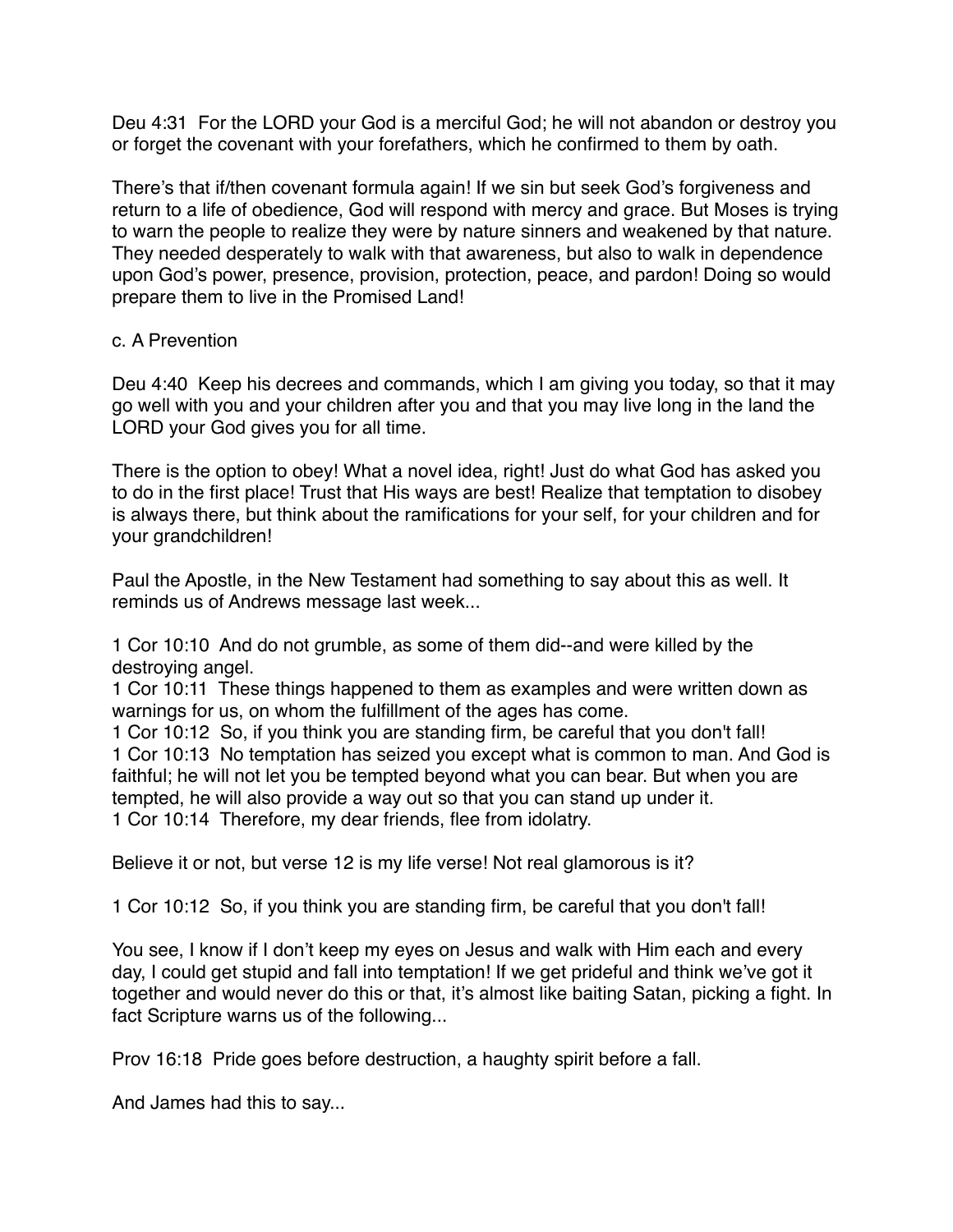James 4:6 But he gives us more grace. That is why Scripture says: "God opposes the proud but gives grace to the humble."

James 4:7 Submit yourselves, then, to God. Resist the devil, and he will flee from you. James 4:8 Come near to God and he will come near to you...

I just love that last part! It's the covenant formula in James. If you come near to God, then He will come near to you! He loves you and is already right there just waiting for you to accept His love, grace and mercy! And what does God ask in return? Well that takes us to the forth requirement...

## **4. Preparation for the Promised Land required the people remember their part of the covenant agreement!**

a. The Hebrew people had made some pretty big promises to God!

Moses then gives this next generation of Hebrews who were preparing to enter the Promised Land a little history lesson from the previous generation. I know Chapter 5 is not a part of your reading, but I want to share with you just three verses as a bridge to this last point in Chapter 6. Moses reminds his hearers of what their parents and grandparents had once promised to God. They had said this to Moses...

Deu 5:27 "Go near and listen to all that the LORD our God says. Then tell us whatever the LORD our God tells you. We will listen and obey."

You might remember what happened back in our reading in Exodus. Moses does exactly what they asked him to do...

Exo 24:7 Then he (Moses) took the Book of the Covenant and read it to the people. They responded, "We will do everything the LORD has said; we will obey."

How many times had the people promised God they would do everything He commanded them to do! They made a covenant! They promised! They broke their promises time and time again. Moses then shares what God had said to him in response to the grand commitment the Hebrew people had made back in the day, and it reveals the very heart of God in this matter. Moses says...

b. God wanted the people to do more than make a promise!

Deu 5:28 The LORD heard you when you spoke to me and the LORD said to me, "I have heard what this people said to you. Everything they said was good. Deu 5:29 Oh, that their hearts would be inclined to fear me and keep all my commands always, so that it might go well with them and their children forever!

God desired so much for the people to love Him from the heart. In fact, years later in Isaiah God would reiterate His desire for worship from the heart...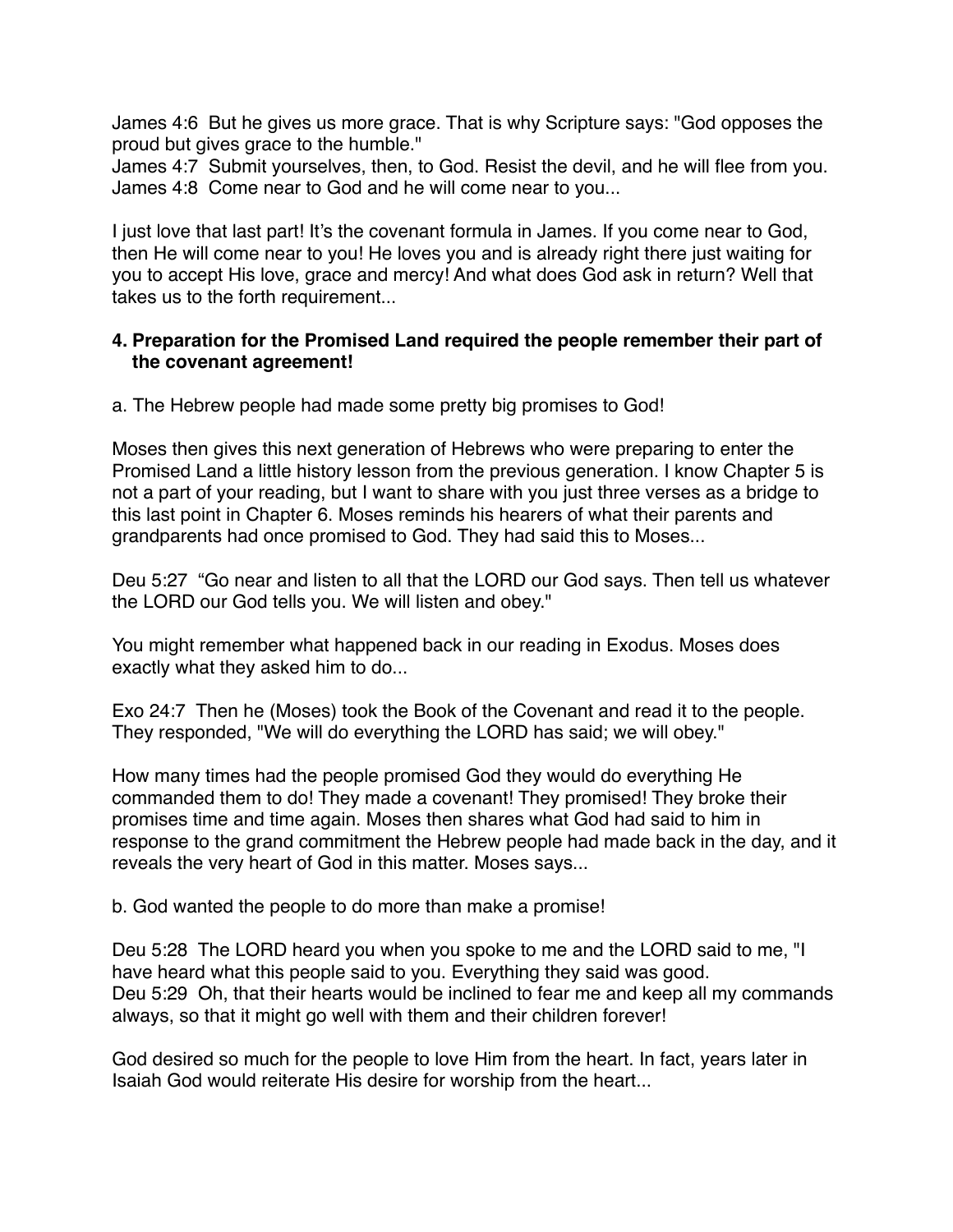Isa 29:13 The Lord says: "These people come near to me with their mouth and honor me with their lips, but their hearts are far from me. Their worship of me is made up only of rules taught by men.

Jesus would later say...

John 4:23 Yet a time is coming and has now come when the true worshipers will worship the Father in spirit and truth, for they are the kind of worshipers the Father seeks.

John 4:24 God is spirit, and his worshipers must worship in spirit and in truth."

Sometimes people think God is egotistical to desire worship in the first place. Those people do not understand the concept of worship! Worship is the way a human being loves God! Worship is the way we connect with the lover of our soul! Worship is not just singing on Sunday morning, but loving God with whatever gifts and talents you have! Worship is admiring the handiwork of God in His amazing creation! Worship is talking to God in prayer and letting God talk to you through His Word and by way of His Holy Spirit's leadership. Worship is seeking to live as Jesus lived by letting Jesus be the Lord of your life every moment of every day! Worship is serving others as if you were serving God Himself!

Love is an action. Love is a verb! To love God is to walk in His ways, to keep His commandments, to do His commandments, to heed His voice, to serve Him, to keep the covenant agreement of love! All of these are aspects of the people's covenant agreement with God. God's desire was that the people do these things from the heart! His desire was that they not only give lip service, but service from the heart. What would be the secret power for the people to be able to do these things from the heart? In preparation for entering the Promised Land, Moses gives the answer in what became a foundation for the Jewish faith and would become essential to the Christian faith as well. Moses spells out God's desire for a personal relationship with the people and the blueprint for that personal relationship! A portion of what I'm about to read to you, verses 6-9, is known to the Jewish people as the Shema! Some Jewish people include this as a part of their prayers twice a day. What I am about to read to you was so important that Jesus quoted part of it and it is recorded in three of the four Gospels. Moses said...

Deu 6:1 These are the commands, decrees and laws the LORD your God directed me to teach you to observe in the land that you are crossing the Jordan to possess, Deu 6:2 so that you, your children and their children after them may fear the LORD your God as long as you live by keeping all his decrees and commands that I give you, and so that you may enjoy long life.

Deu 6:3 Hear, O Israel, and be careful to obey so that it may go well with you and that you may increase greatly in a land flowing with milk and honey, just as the LORD, the God of your fathers, promised you.

Deu 6:4 Hear, O Israel: The LORD our God, the LORD is one.

Deu 6:5 Love the LORD your God with all your heart and with all your soul and with all your strength.